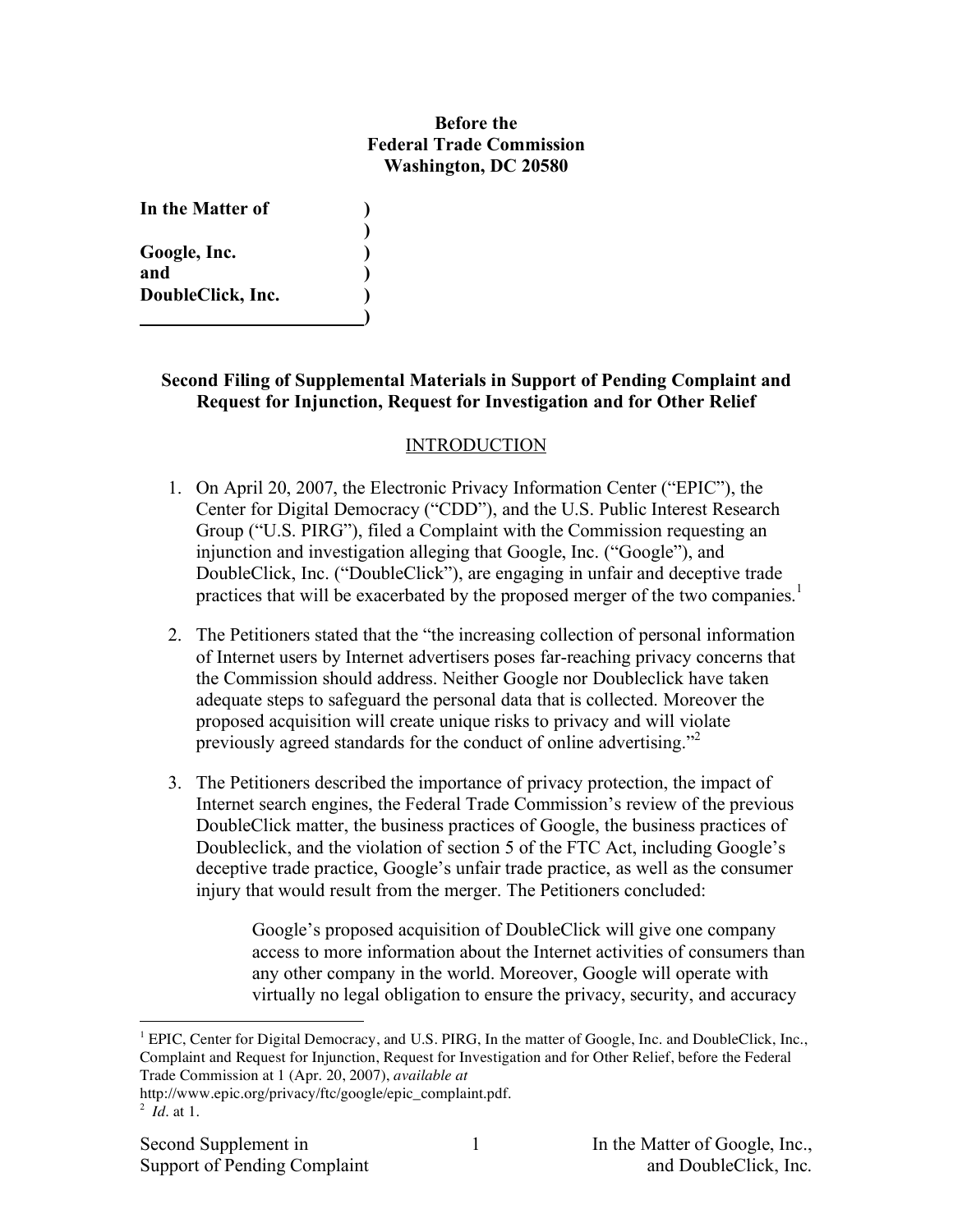of the personal data that it collects. At this time, there is simply no consumer privacy issue more pressing for the Commission to consider than Google's plan to combine the search histories and web site visit records of Internet users. 3

4. The Petitioners respectfully requested the Commission to provide relief and specifically to:

> Order DoubleClick to remove user identified cookies and other persistent pseudonymic identifier from all corporate records, databases, and data sets under the control of DoubleClick prior to the transfer to Google, unless DoubleClick obtains explicit affirmative consent, following an opportunity for the individual to whom the data concerns to inspect, delete and modify the data.

Order Google to present a public plan for how it plans to comply with such well established government and industry privacy standards as the OECD Privacy Guidelines.

Order Google to provide for reasonable access to all personally identifiable data maintained by the company to the person to whom the data pertains.

Order Google to present a public plan for how it plans to comply with such well established government and industry privacy standards as the OECD Privacy Guidelines.

Order Google to provide for reasonable access to all personally identifiable data maintained by the company to the person to whom the data pertains.

Order Google to establish a meaningful data destruction policy and require that Google destroy all cookies and other persistent identifiers resulting from Internet searches that are or could be personally identifiable once the user terminates the session with Google.<sup>4</sup>

5. The Petitioners stated:

Pending an adequate resolution of the issues identified in this Complaint, as well as other matters that may be brought to the Commission's attention, the Commission should use its authority to review mergers to halt Google's proposed acquisition of DoubleClick.<sup>5</sup>

 $\overline{a}$ <sup>3</sup> *Id.* at 10.

 $4$  *Id.* at 11-12.

 $<sup>5</sup>$  *Id.* at 12.</sup>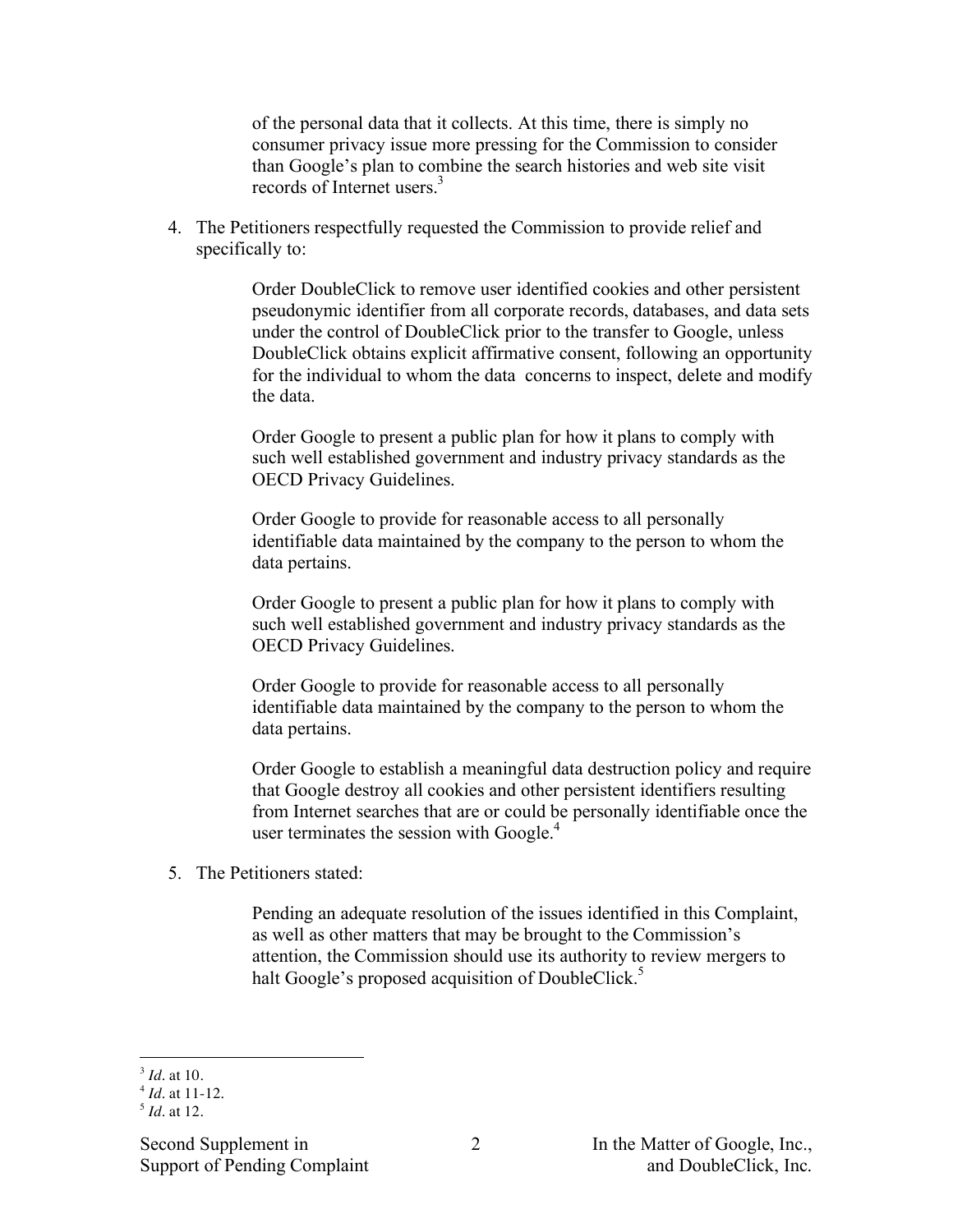- 6. On June 6, 2007, the Petitioners filed Supplemental Materials in support of the Complaint. In the Supplemental Materials, the Petitioners stated that since the filing of the initial Complaint, the New York State Consumer Protection Board wrote to the Commission in support of the Complaint, the Article 29 Working Group of the European Union had announced an investigation into Google's privacy practice practices and specifically its extensive retention of personal information, and that Google itself acknowledged that the Commission had undertaken a Second Request of the proposed acquisition of DoubleClick, which based on previous actions by the Commission, is a strong indicator that the Commission will move to block or modify the deal.<sup>6</sup>
- 7. The Supplemental Materials provided further detail on the information that Google collects about its users, the ways in which Google uses that information, and the privacy impacts of Google's many commonly used services. The Supplemental Materials described similar aspects of DoubleClick's business model and operations. The Petitioners explained that there are unique privacy issues raised by the proposed combination of the Internet's largest search engine and the Internet's largest advertising company.
- 8. In the Supplemental Materials the Petitioners stated further "Google fails to follow generally accepted privacy practices such as the OECD Privacy Guidelines."7
- 9. In the Supplemental Materials the Petitioners provided addition information on FTC authority and stated specifically that the "FTC has the authority to review privacy issues as part of its merger review process."<sup>8</sup>
- 10. In the Supplemental Materials the Petitioners stated "the detailed profiling of Internet users raises profound issues that concern the right of privacy, the accountability of large corporations, and the operation of democratic government." 9
- 11. In the Supplemental Materials the Petitioner respectfully restated their request for the relief set out in the April 20, 2007 complaint and further requested that the Commission grant additional relief including:

Order Google to give a user the right to obtain knowledge, in a reasonable and timely manner, of whether or not the data relating to the user is processed and if it is processed, information to the purpose of the processing.

 $\overline{a}$ 

 $6$  EPIC, Center for Digital Democracy, and U.S. PIRG, In the matter of Google, Inc. and DoubleClick, Inc., Supplemental Materials in Support of Pending Complaint and Request for Injunction, Request for Investigation and for Other Relief, before the Federal Trade Commission at 1 (Apr. 20, 2007), available at http://www.epic.org/privacy/ftc/google/supp\_060607.pdf.

<sup>7</sup> *Id*. at 6.

<sup>8</sup> *Id*. at 15.

<sup>9</sup> *Id*. at 19.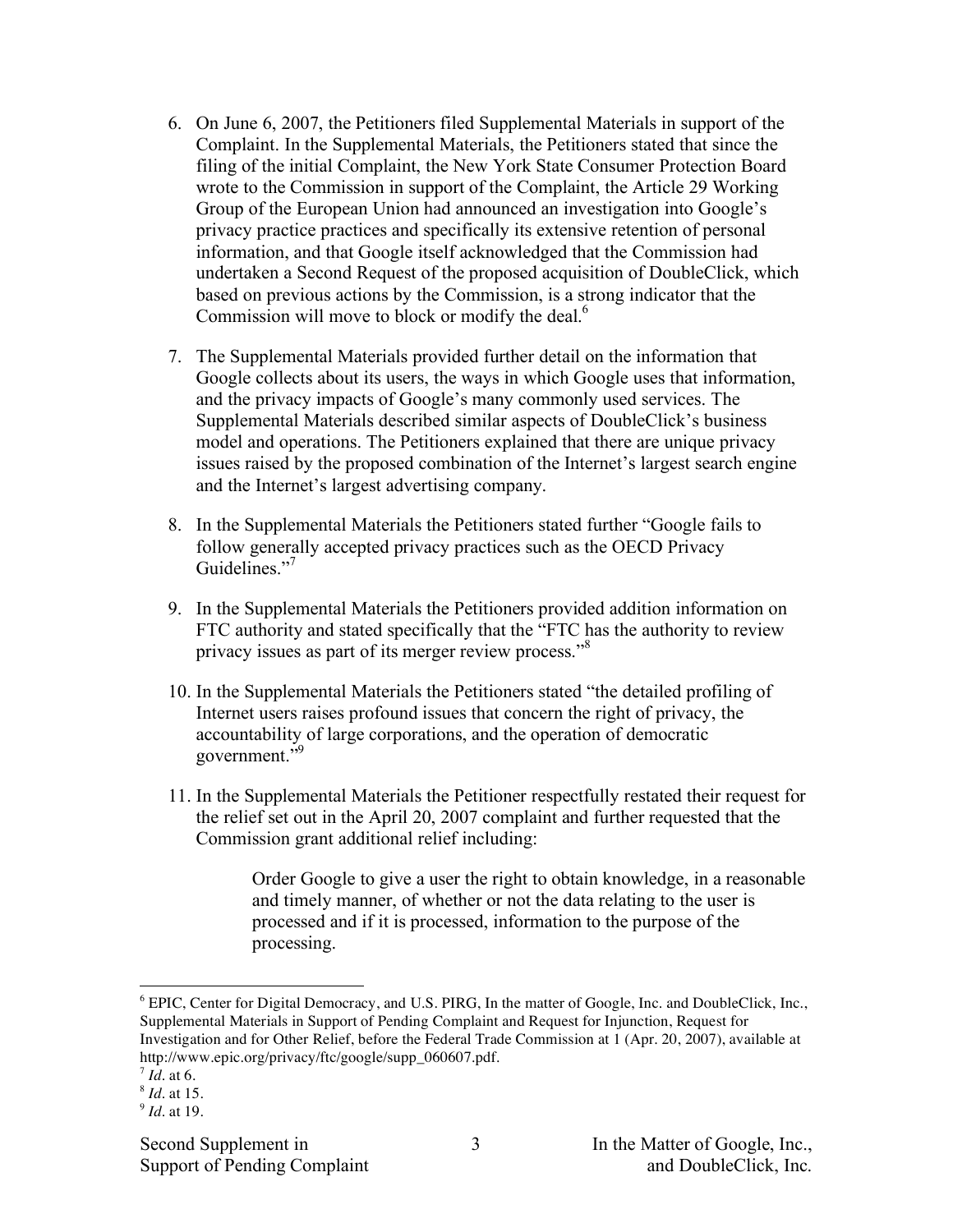Order Google to provide, in a reasonable and timely manner, the logic involved in any automatic processing of data concerning that user.

Order Google not to retain user data in a form that permits the identification of data subjects for longer than necessary for the purposes for which the data were collected.

Order Google to institute an "opt-in" approach to collecting user information. If Google allows a user to "opt-in" before collecting personal data in order to personalize the search experience, Google should implement the same system with regards to a user's privacy options.

Order Google to allow individuals reasonable access to their personal information, along with the ability to edit and delete that information.

Order Google to stipulate to never engage in behavioral tracking.

Further order Google not to sell personally identifiable information.

Order Google to implement a functional and secure system of anonymizing stored user data. Anonymized data remains traceable to the individual user, as demonstrated when America Online inadvertently leaked the search records of 658,000 Americans.124 Google must implement a technique that truly anonymizes this data, either by erasing more the last octet of the IP address, erasing the IP address completely, assigning randomized numbers to the data, or developing an alternative technique that will render tracing the data back to the individual source impossible.

Order Google to cease storage of IP addresses. The search engine functionality would not be impaired if a search engine did not store any user information at all. Condition the merger on Google and DoubleClick maintaining separate databases of user information.

Order Google to craft, disclose, and implement a security plan that will maintain, protect, or enhance the privacy, confidentiality, or security of all personally identifiable information.

Order Google to implement remedies and a system of accountability in the event of a breach, and to disclose to the public the extent to which it cannot or will not protect the privacy, confidentiality, and security of all personally identifiable information.

12. The Petitioners stated:

Pending an adequate resolution of the issues set out in this Complaint, in the April 20, 2007 Complaint, and other matters that may be brought to

4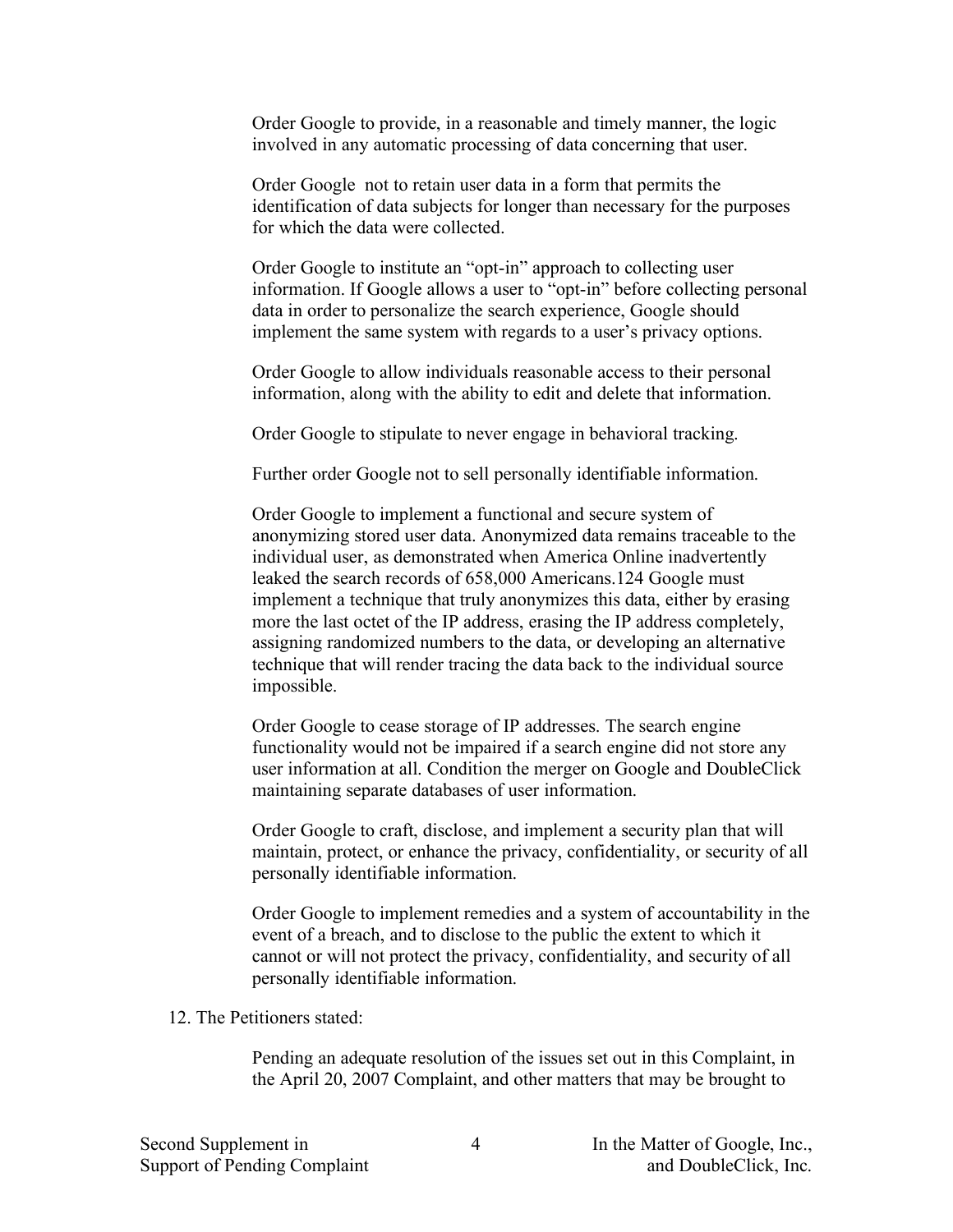the Commission's attention, the Commission should use its authority to review mergers to halt Google's proposed acquisition of DoubleClick.<sup>10</sup>

- 13. The Petitioners reserved the right to amend their Complaint and Supplement as new facts emerged regarding Google, DoubleClick, and the merger of the two companies.
- 14. The Second Supplement in Support of the Pending Complaint supplements the Petitioner's April 20, 2007 and June 6, 2007 filings, incorporate by reference the earlier statements, and allege new facts supporting the position that Google and DoubleClick have engaged in unfair and deceptive trade practices in violation of Section 5 of the Federal Trade Commission Act, that the FTC has the authority to consider consumer privacy interests as part of its merger review authority, that Google and Doubleclick have failed to establish adequate privacy safeguards to protect the interests of Internet users, and that pending the establishment in fact of such protection, the Commission should block the proposed merger.
- 15. The Petitioners reserve the right to further amend the Complaint as new facts emerge regarding Google's acquisition of Doubleclick.

# ADDITIONAL FACTS

## Actions by Interested Parties Since June 6, 2007 Supplement

- 16. On August 21, Google began selling display ads to select videos running on YouTube, which Google bought less than 10 months beforehand.<sup>11</sup> According to the Wall Street Journal, "YouTube's new format is a semitransparent ad that appears on the bottom 20% of the video. The ad shows up after a video plays for 15 seconds, and disappears up to 10 seconds later if the viewer doesn't click on it. Viewers can either click to close the ad right away or to watch the commercial."<sup>12</sup> YouTube is the most popular online video site, and Google is now its exclusive server of display rich media advertising.<sup>13</sup> If it were not clear before, it is clear now that Google and DoubleClick are competitors, because they both serve display ads.
- 17. On June 8, it was reported that Google's takeover of Feedburner will mean that the RSS syndicator for 432,000 publishers will now have "guaranteed loads of extra consumer and publisher data, along with new strategies for monetizing and optimizing its delivery systems, according to Brent Hill, vice president of

 $\overline{a}$ <sup>10</sup> *Id*. at 21.

<sup>11</sup> Posting to YouTube Blog by the YouTube Team, *You Drive the YouTube Experience*, Aug. 21, 2007, http://www.youtube.com/blog?entry=rQpNsTzbgqM.

<sup>12</sup> Emily Steel, *YouTube to Start Selling Ads in Videos*, Wall St. Journal, Aug. 22, 2007, at B1

<sup>&</sup>lt;sup>13</sup> In July, YouTube had 55.1 million unique visitors. Press Release, Nielsen/NetRatings, Nielsen//NetRatings Reports Topline U.S. Data For July 2007, Aug. 13, 2007, *available at*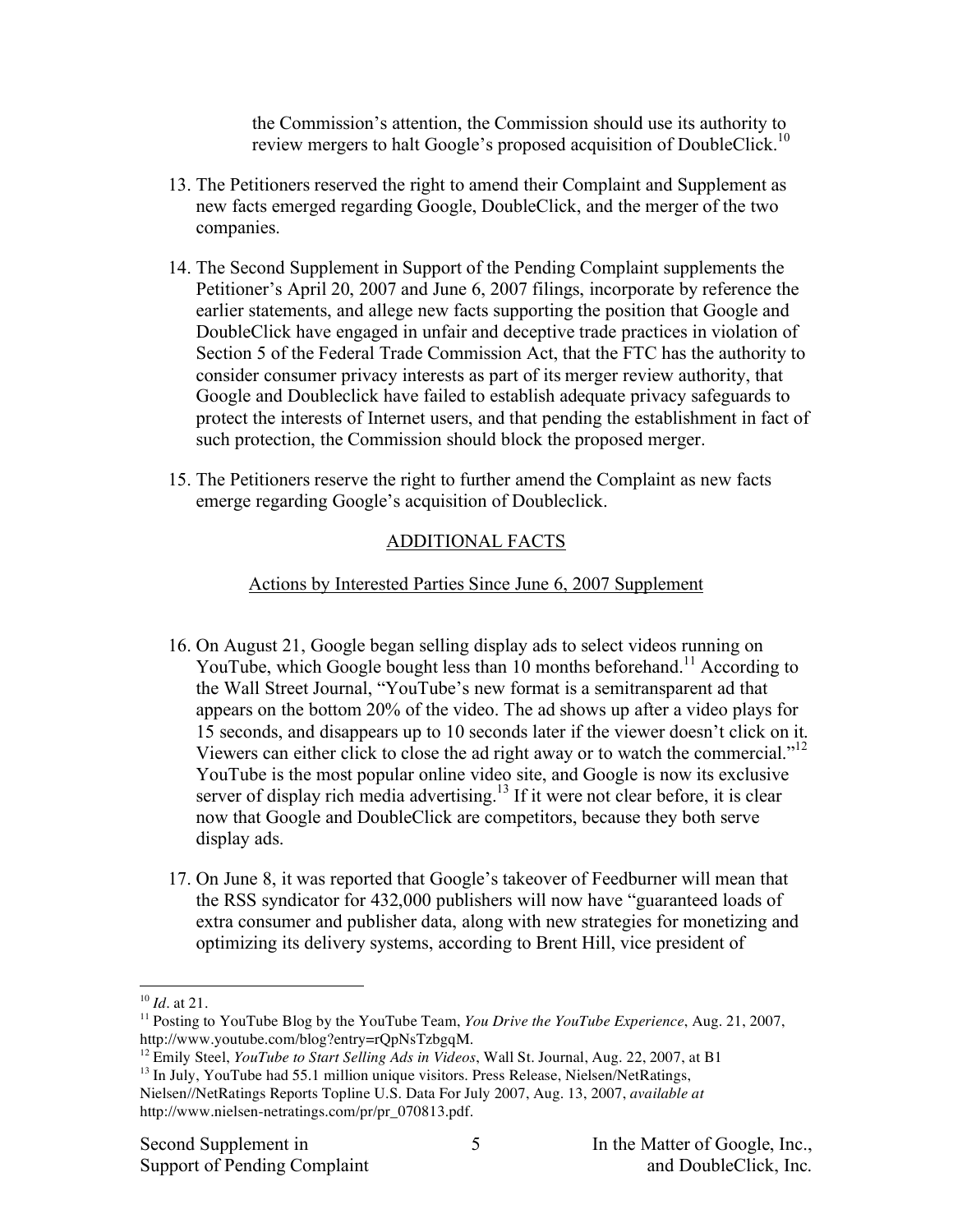advertising services at FeedBurner. 'From the advertising side, there's a lot of room ahead in terms of monetization and optimization, which Google is going to expose us to,' Hill said ... 'We'll be learning how to incorporate their analytics and monetization strategies for advertisers.' Much remains to be learned about RSS users and their consumption habits, according to Hill."<sup>14</sup>

- 18. On June 10, Google sent a letter Article 29 Data Protection Working Party stating that Google will cut the period that it retains user data from a maximum of 24 months to a maximum of 18 months.<sup>15</sup> This was a response to the Working Party's May 16 announcement that it had begun an investigation into Google's privacy practices and specifically its retention of personal information. The Working Party asked Google whether the company has "fulfilled all the necessary requirements" to abide by EU privacy rules.<sup>16</sup> Google had previously announced that it would begin retaining user data for a maximum of  $18$  to 24 months.<sup>17</sup>
- 19. On June 21, the Article 29 Data Protection Working Party announced that it would expand its initial investigation into Google's privacy practices, specifically its retention of personal information. The Working Party would review "search engines in general, and scrutinize their activities from a data protection point of view, because this issue affects an ever growing number of users." 18
- 20. On June 20, Nielsen/Netratings announced its May U.S. Search Share Rankings and Google again topped the list, with a 56.3 percent share of U.S. searches.<sup>19</sup> Yahoo was a distant second with 21.5 percent; MSN had 8.4 percent, AOL had 5.3 percent, and Ask.com had 2.0 percent. The other companies listed in the Top 10 (My Web, Comcast, EarthLink, BellSouth, and Dogpile.com) all had less than one percent share.
- 21. On June 21, in a response to a complaint filed by CDD and US PIRG in November, the Federal Trade Commission announced that it "will hold at least one Town Hall meeting to learn more about behavioral targeting and related

<sup>15</sup> Letter from Peter Fleischer, Global Privacy Counsel, Google Inc., to Peter Schaar, Chairman, Article 29 Data Protection Working Party in Response to Working Party Investigation of Google's Privacy Practices, June 10, 2007, *available at* http://www.epic.org/privacy/ftc/google/gres\_a29\_061007.pdf; Posting to Google Blog by Peter Fleischer, Global Privacy Counsel, *How long should Google remember searches?*,

http://www.epic.org/privacy/ftc/google/art29\_0507.pdf.

 $\overline{a}$ 

<sup>14</sup> Gavin O'Malley, *FeedBurner Ad Leader On What Google Deal Means*, MediaPost Publications, June 8, 2007.

June 11, 2007, http://googleblog.blogspot.com/2007/06/how-long-should-google-remember.html.

<sup>&</sup>lt;sup>16</sup> Letter to Peter Fleischer, Privacy Counsel, Google Inc., from Peter Schaar, Chairman, Article 29 Data Protection Working Party, May 1, 2007, *available at*

<sup>&</sup>lt;sup>17</sup> Posting to Google Blog by Peter Fleischer, Global Privacy Counsel, and Nicole Wong, Deputy General Counsel, *Taking steps to further improve our privacy practices*, Mar. 14, 2007,

http://googleblog.blogspot.com/2007/03/taking-steps-to-further-improve-our.html.

<sup>18</sup> Press Release, Article 29 Data Protection Working Party, June 21, 2007, *available at*

http://ec.europa.eu/justice\_home/fsj/privacy/news/docs/pr\_21\_06\_07\_en.pdf.

<sup>&</sup>lt;sup>19</sup> Press Release, Nielsen//Netratings, Nielsen//Netratings Announces May U.S. Search Share Rankings, June 20, 2007, *available at* http://www.netratings.com/pr/pr\_070620.pdf.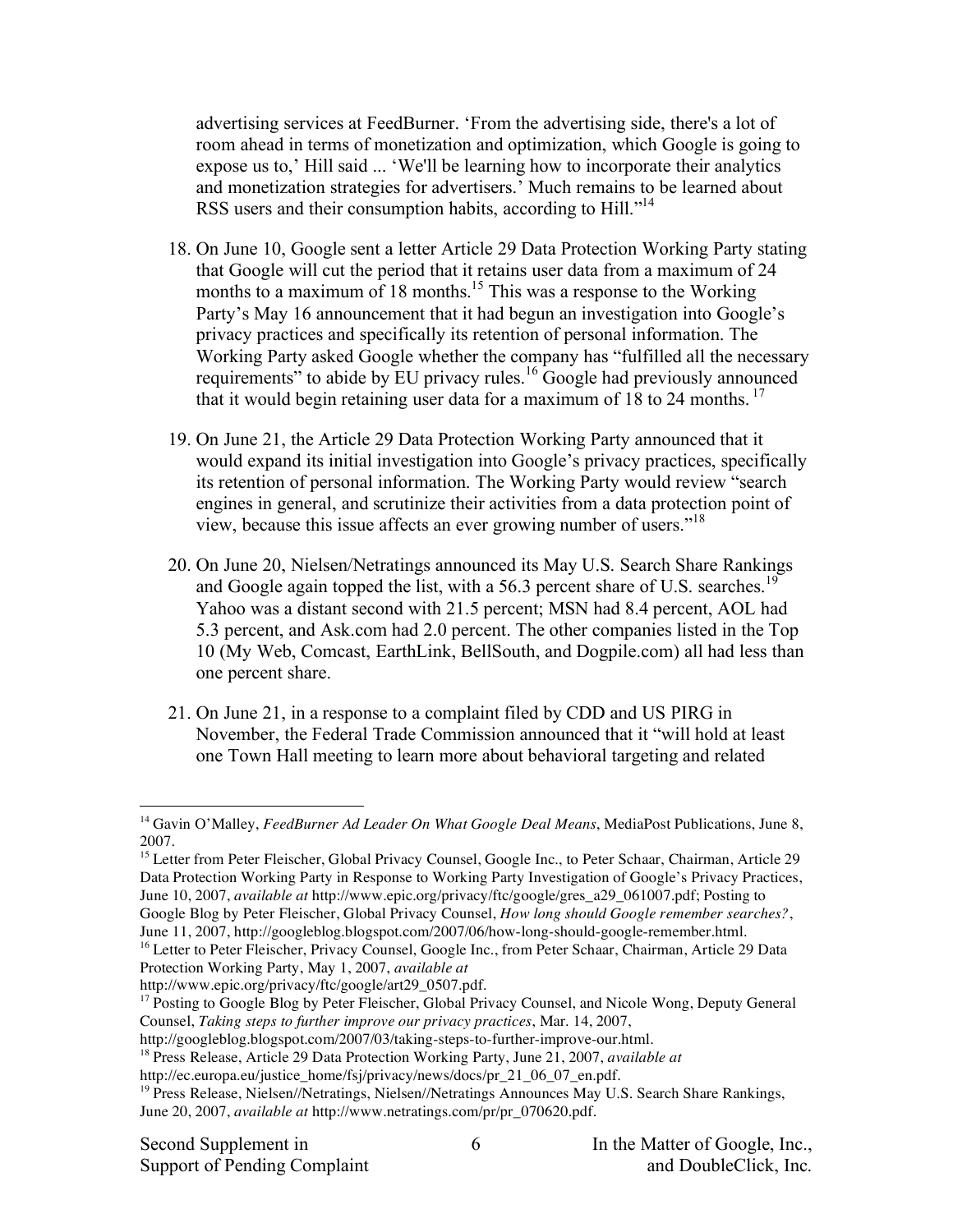consumer protection issues." <sup>20</sup> CDD and US PIRG's complaint urged the FTC to immediately begin investigating online advertising practices. "The data collection and interactive marketing system that is shaping the entire U.S. electronic marketplace is being built to aggressively track Internet users wherever they go, creating data profiles used in ever-more sophisticated and personalized "one-toone" targeting schemes," the groups said.<sup>21</sup>

- 22. On June 27, in a letter to the European Commission, consumer organizations, including BEUC, urged an investigation into the proposed merger of Google and DoubleClick. This merger means that "Google could monopolize the on-line advertising business, thereby restricting competition and raising privacy concerns over control of consumer data," the groups said. $^{22}$  The situation is unique because, "Never before has one single company had the market and technological power to collect and exploit so much information about what a user does on the Internet."
- 23. On July 6, the European Commission Directorate on Competition announced that it would review Google's \$3.1 billion merger with Internet advertising company DoubleClick.<sup>23</sup> Google has not yet officially filed for review, but the European Commission Directorate has already sent questionnaires to competitors and customers concerning the proposed merger.<sup>24</sup> This is separate from the inquiry by the Article 29 Data Protection Working Party.
- 24. On July 16, Google announced that its "cookies" (files that allow a Web site to record your comings and goings, usually without your knowledge or consent) would automatically delete after two years if a user doesn't return to a Google site.<sup>25</sup> If a user does return within the two-year period, the cookie will "autorenew" for another two years, and the "auto-renewing" could continue indefinitely, well past the year 2039, when the current Google cookie is set to expire.
- 25. Google dominates search, according to a July 18 report that noted, "Google continues to garner a much larger percentage of media spend than its percentage of searches, and thanks to a recent algorithm tweak, now extracts greater revenue

 $\overline{a}$  $^{20}$  Letter from Lydia B. Parnes, Fed. Trade Comm'n, to Jeffrey Chester, Exec. Dir., Center for Digital Democracy, and Ed Mierzwinski, Consumer Program Dir., US PIRG, Regarding Complaint Concerning Unfair and Deceptive Online Marketing Practices, June 21, 2007, *available at* http://www.epic.org/privacy/ftc/google/ftc\_cdd\_062107.pdf.

<sup>21</sup> Center for Digital Democracy and US PIRG, *Complaint and Request for Inquiry and Injunctive Relief Concerning Unfair and Deceptive Online Marketing Practices Before the Fed. Trade Com'n*, Nov. 1, 2006, *available at* http://www.democraticmedia.org/PDFs/FTCadprivacy.pdf.

 $^{22}$  Letter from European Consumer Groups to Neelie Kroes, Commissioner, European Comm'n, on Proposed Acquisition of DoubleClick by Google, June 27, 2007, *available at* http://www.epic.org/privacy/ftc/google/beuc\_062707.pdf.

<sup>23</sup> Matthew Newman, *Google's Bid for DoubleClick to Be Reviewed by European Union*, Bloomberg News,

July 6, 2007.

<sup>24</sup> *EU questions Google customers over DoubleClick*, Reuters, Sept. 6, 2007.

<sup>25</sup> Posting to Google Blog by Peter Fleischer, Global Privacy Counsel, *Cookies: expiring sooner to improve privacy*, July 16, 2007, http://googleblog.blogspot.com/2007/07/cookies-expiring-sooner-to-improve.html.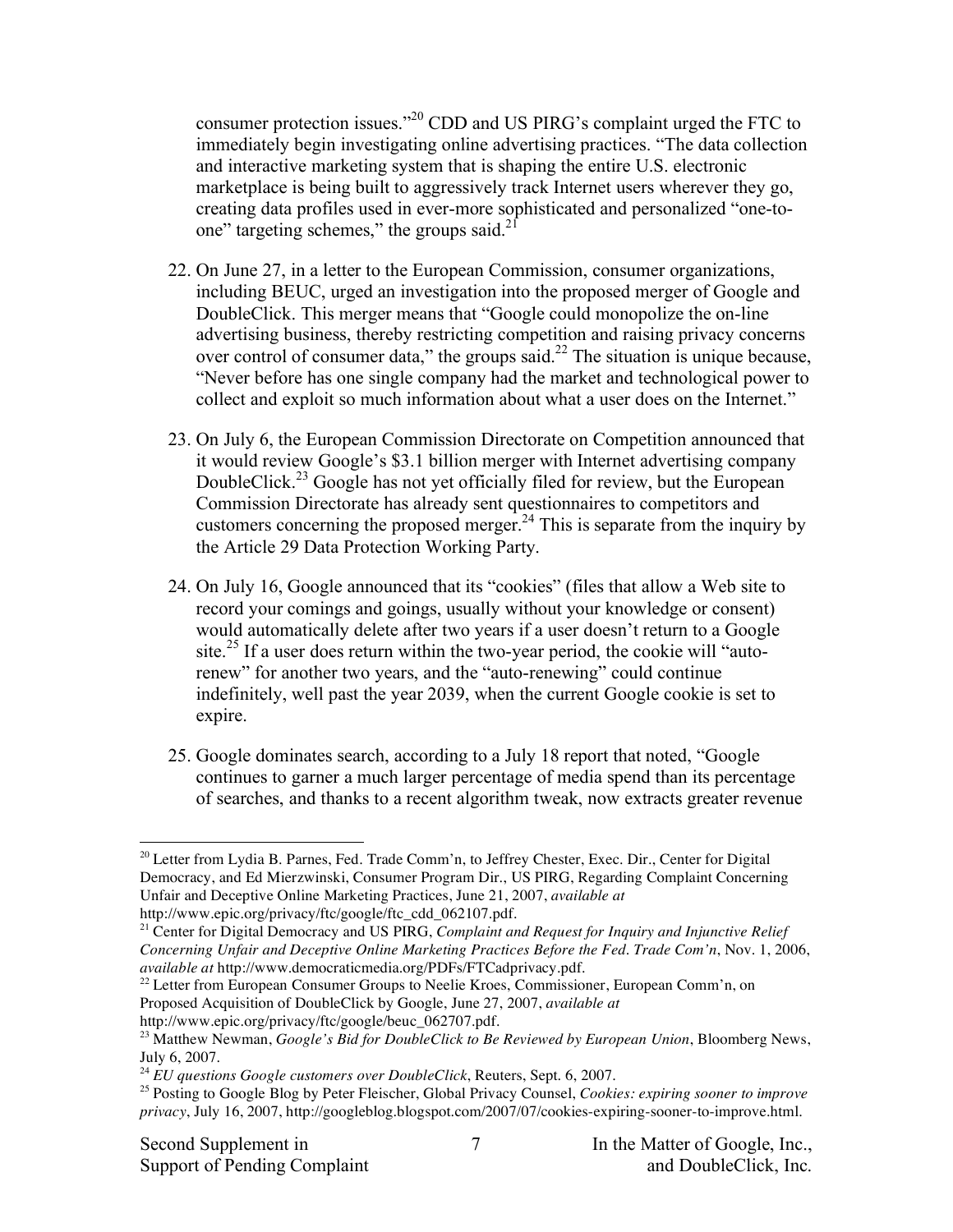per search than any engine … In June, Google received 76% of media spend but only 60% of searches across its network. During the same time period, Yahoo earned just 18.3% of media spend while receiving 34% of searches across its network."<sup>26</sup>

- 26. Also on July 18, DoubleClick detailed its new advertising exchange product. "The DoubleClick Advertising Exchange service has one of the most sophisticated and broad set of targeting options available. The exchange supports standard online targeting elements including time of day, day of week, user location, et cetera. In addition, buyers can target using DoubleClick's proprietary solutions including a three-tier content categorization, site genre and site maturity. Buyers can target participating sites by name or, alternately by using IDs, target sites that are participating anonymously. The exchange also allows buyers to leverage their own data by targeting based on their own user information."<sup>27</sup> DoubleClick also said there was seamless integration of the products. "DoubleClick Advertising Exchange is tightly integrated with DoubleClick's existing DART ad management platform, enabling yield maximization across sales channels for sellers, as well as shared creatives, advertisers, Spotlight Tags and audience targeting for buyers."<sup>28</sup>
- 27. Google recently expanded the data used in targeting users, including behavioral approaches. As ClickZ explained on July 31, "A few weeks ago, Google began delivering ads based not only on the current search, but also on the searches immediately preceding it, and sometimes a combination of more than one recent query, according to Nick Fox, Google's group business product manager for ads quality. Fox told ClickZ this week that the feature, which has no official name, aims to capture a more robust understanding of user intent and thereby deliver a better ad … Google's Fox … added the company is looking at other possible tracking and targeting methods to capture 'full intent,' including, perhaps, cookies." 29
- 28. On August 2, the Canadian Internet Policy and Public Interest Clinic at the University of Ottawa ("CIPPIC") filed a complaint urging the Canadian Commissioner of Competition to investigate the proposed Google-DoubleClick merger "on the grounds that it is likely to prevent or lessen competition substantially in the targeted online advertising industry."<sup>30</sup> CIPPIC Director Philippa Lawson said, "Through the merger, Google-DoubleClick will gain unprecedented market power, with which they can manipulate online advertising prices. Advertisers and web publishers will have no real choice but to choose

 $\overline{a}$ 

<sup>30</sup> Canadian Internet Policy & Public Interest Clinic, *Section 9 Application for an Inquiry into the Proposed Merger of Google, Inc. and DoubleClick Inc.*, Aug. 2, 2007, *available at* http://www.cippic.ca/uploads/Google-DC\_s.9\_CompAct\_complaint\_FINAL.pdf.

<sup>26</sup> Gavin O'Malley, *Search Spending Flat, With Google Disproportionate*, MediaPost Publications, July 18, 2007.

<sup>27</sup> Nanette Marcus, *Ad Exchanges at a Glance*, iMedia Connection, July 18, 2007.

<sup>28</sup> *Id*.

<sup>29</sup> Zachary Rodgers, *Google Targets Search Ads on Prior Queries, à la Behavioral*, ClickZ, July 31, 2007.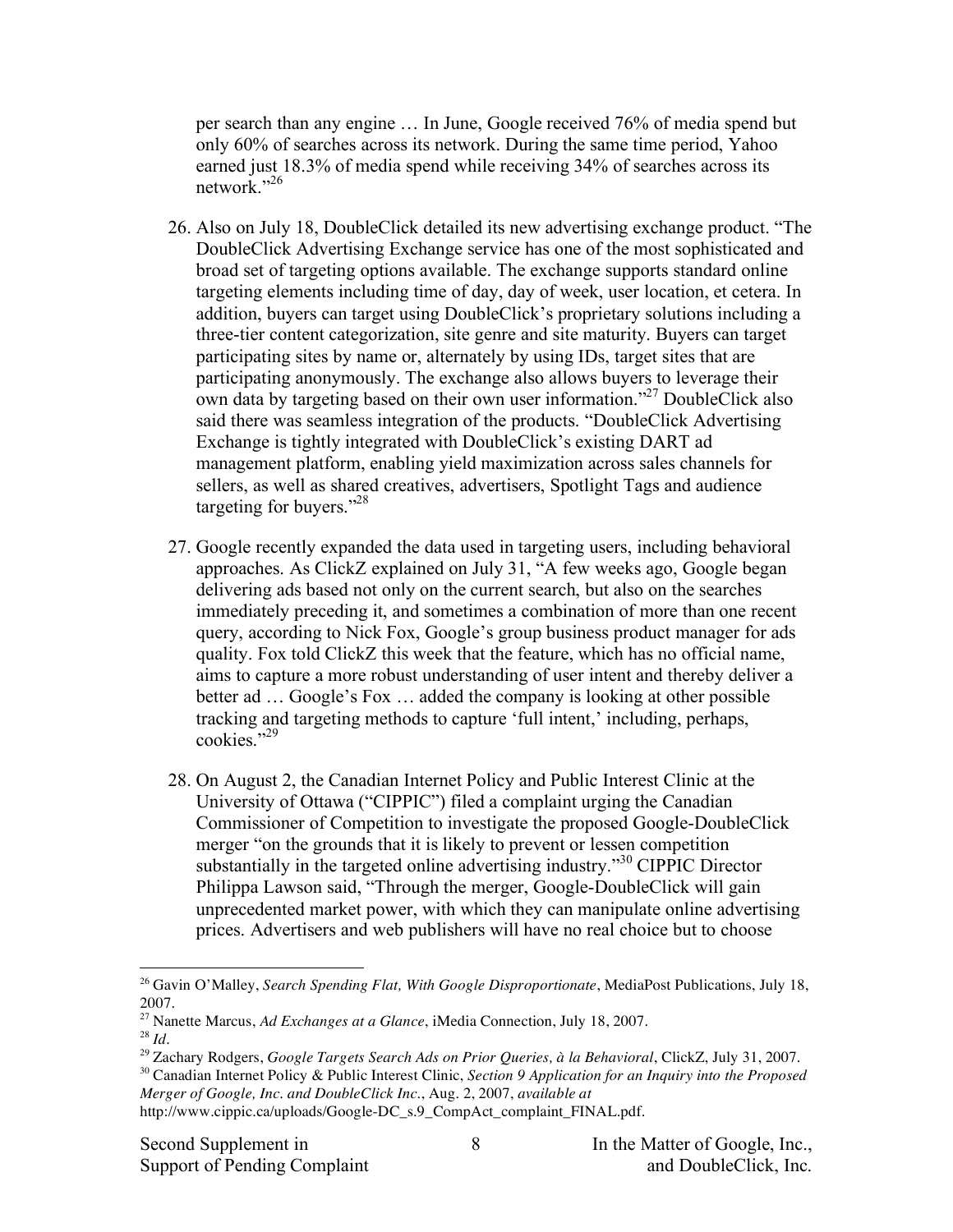Google's advertisement platforms in order to remain visible in the e-commerce market."<sup>31</sup> CIPPIC cited Petitioner's original Complaint and Supplement, as well as the ongoing European investigations into the merger.

- 29. Also on August 2, a Google Product Manager told Investor's Business Daily, "Google gets nearly all of its revenue from selling text-based ads that appear near search results. But about half the market is made up of graphical display ads, also known as banner or branding ads. The display ad market is too big for Google to ignore, said Susan Wojcicki, a Google product manager, during the meeting. 'We are focused on the branding market,' she said. The online ad market is 'search and display – and there isn't a lot after that,' she said."<sup>32</sup>
- 30. On August 7, a report from equity firm Veronis Suhler Stevenson predicted that Internet advertising would overtake television, radio and newspapers to become the No. 1 advertising medium in four years. <sup>33</sup> Online advertising is predicted to grow by more than 21 percent per year to reach \$62 billion in 2011.
- 31. On August 9, a DoubleClick Vice President explained in an interview that his company does "the most video on the Internet" and was "the second largest rich media vendor." 34
- 32. On August 22, the Australian Competition and Consumer Commission ("ACC") began a review of the proposed Google-DoubleClick merger. <sup>35</sup> On August 27, the ACCC sent a letter to online publishers, digital agencies and other Internet service groups asking for opinions on the effect the proposed merger would have in the Australian market.<sup>36</sup> The ACCC detailed 10 questions, including whether the deal would give Google-DoubleClick the "incentive and/or ability to foreclose: a. rival search engines; and/or b. other providers of advertising services to online advertisers and publishers."

<sup>33</sup> Veronis Suhler Stevenson, *Shift to Alternative Media Strategies Will Drive U.S. Communications Spending Growth in 2007-2011 Period*, Aug. 7, 2007, *available at*

 $\overline{a}$ <sup>31</sup> Press Release, Canadian Internet Policy and Public Interest Clinic, CIPPIC calls on Competition Commissioner to review Google-DoubleClick merger, Aug. 2, 2007, *available at* http://www.cippic.ca/uploads/file/CIPPIC\_Media\_Release\_-\_Google-DoubleClick\_-

\_Competition\_Filing\_-\_02August2007.pdf.

<sup>&</sup>lt;sup>32</sup> Video, Cell, Display Ads Get More Google Focus. Investor's Business Daily. Aug. 2, 2007.

http://www.vss.com/news/index.asp?d\_News\_ID=166.

<sup>34</sup> Zachary Rodgers, *Questions for Ari Paparo, VP of DoubleClick Rich Media*, ClickZ, Aug. 9, 2007.

<sup>35</sup> Australian Competition & Consumer Comm'n, *Google Inc - proposed acquisition of DoubleClick Inc*., Aug. 22, 2007, *available at* http://www.accc.gov.au/content/index.phtml/itemId/788097.

<sup>&</sup>lt;sup>36</sup> Letter from Gabrielle Ford, Australian Competition & Consumer Comm'n, to Online Publishers, Digital Agencies and Other Internet Service Groups Asking for Opinions on the Effect Proposed Google-

DoubleClick Merger Would Have in the Australian Market, Aug. 27, 2007, *available at*

http://www.accc.gov.au/content/trimFile.phtml?trimFileName=D07+79501.pdf&trimFileTitle=D07+79501 .pdf&trimFileFromVersionId=796864.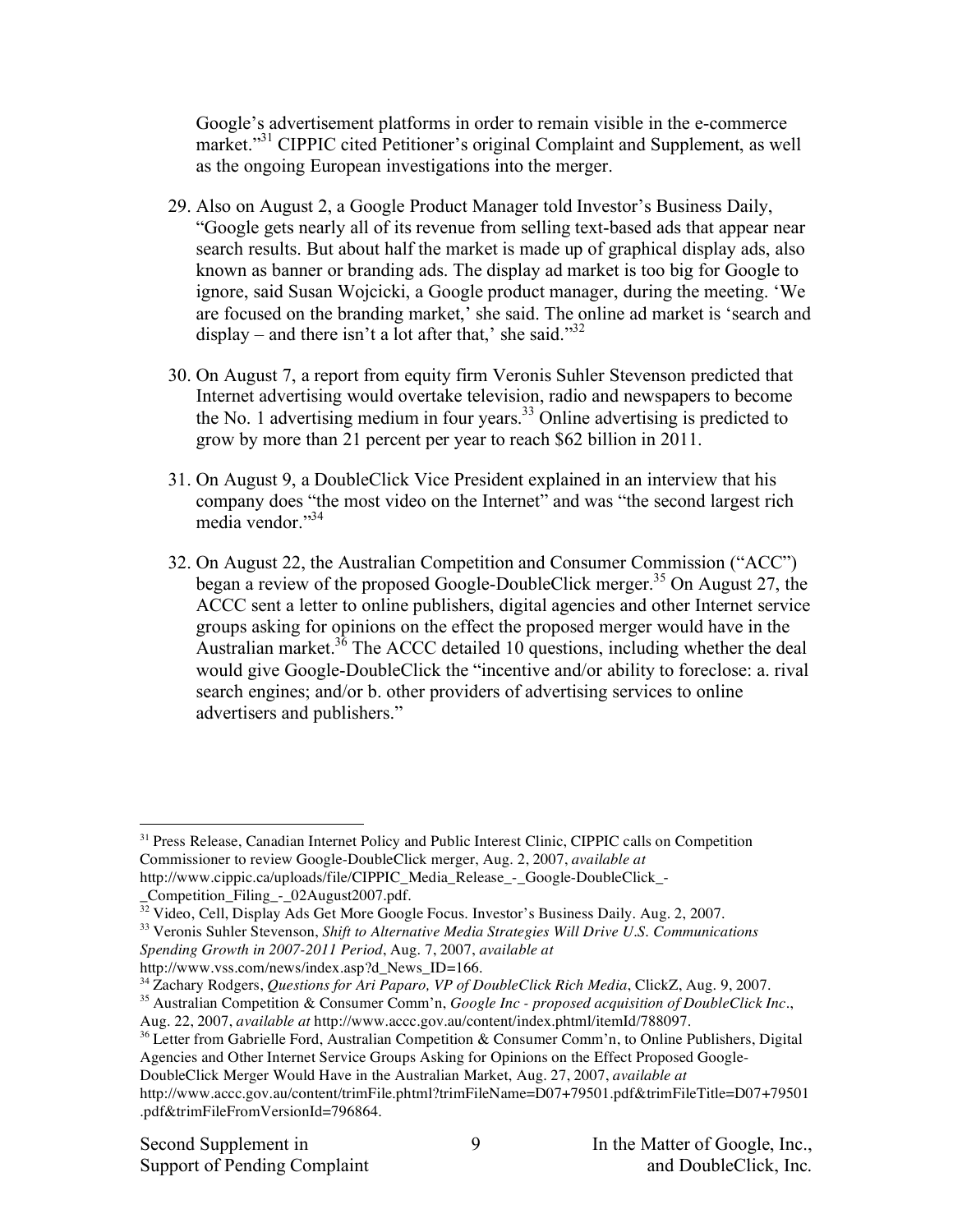### Studies Regarding Privacy Concerns With Google and DoubleClick

- 33. On June 9, Privacy International published the study *A Race to the Bottom: Privacy Ranking of Internet Service Companies* and ranked Google dead last for privacy among top Internet Companies.<sup>37</sup> Not one of the other 22 companies surveyed (including AOL, Microsoft and Yahoo) "comes close to achieving status as an endemic threat to privacy" as Google, said Privacy International.<sup>38</sup>
- 34. On July 17, Scott Cleland, President of Precursor LLC, published a report that explained how the proposed merger would create a monopoly for access to Internet information and substantially lessen competition. "With [about] 60% share of each of their respective technology platforms, search and display, technologies which are mutually-reinforcing, the combination would enable a horizontal merger to monopoly, which would harm users, advertisers and content providers with higher prices and less choice."<sup>39</sup>
- 35. On August 30, the Economist magazine published a cover story analyzing Google's history and business practices. The Economist summarized the risk, "Google could soon, if it wanted, compile dossiers on specific individuals."<sup>40</sup> The Economist explained, "[Google] could use a person's search history and advertising responses in combination with, say, his location and the itinerary in his calendar, to serve increasingly useful and welcome search results and ads. This would also allow Google to make money from its many new services. But it could scare users away."<sup>41</sup>
- 36. Also on August 30, the Economist published an editorial on Google detailing the privacy and security questions raised by the company's growing dominance of the Interney. "One obvious strategy is to allay concerns over Google's trustworthiness by becoming more transparent and opening up more of its processes and plans to scrutiny."<sup>42</sup>

## **CONCLUSION**

37. The massive quantity of user information collected by Google coupled with DoubleClick's business model of consumer profiling will enable the merged company to construct extremely intimate portraits of its users' behavior.

 $38$  "Without appropriate safeguards, this database could, for example, be made available without consumers' knowledge or consent to secondary users, including vendors of personal data, as well as made public as evidence in litigation or through data breaches." New York State Consumer Protection Board, "Consumer Alert: Take Action to Protect Your Privacy," May 2007, *available at*

 $\overline{a}$ <sup>37</sup> Privacy Int'l, *A Race to the Bottom: Privacy Ranking of Internet Service Companies*, June 9, 2007, *available at* http://www.privacyinternational.org/article.shtml?cmd%5B347%5D=x-347-553961.

http://www.consumer.state.ny.us/consumer\_alert\_take\_action\_may07.htm.

<sup>&</sup>lt;sup>39</sup> Scott Cleland, President, Precursor LLC -- A Techcom Industry Research and Consulting Firm, *Googleopoly: The Google-DoubleClick Anti-Competitive Case*, July 17, 2007, http://googleopoly.net/. <sup>40</sup> *Inside the Googleplex*, Economist, Aug. 30, 2007.

<sup>41</sup> *Id*.

<sup>42</sup> *Who's afraid of Google?*, Economist, Aug. 30, 2007.